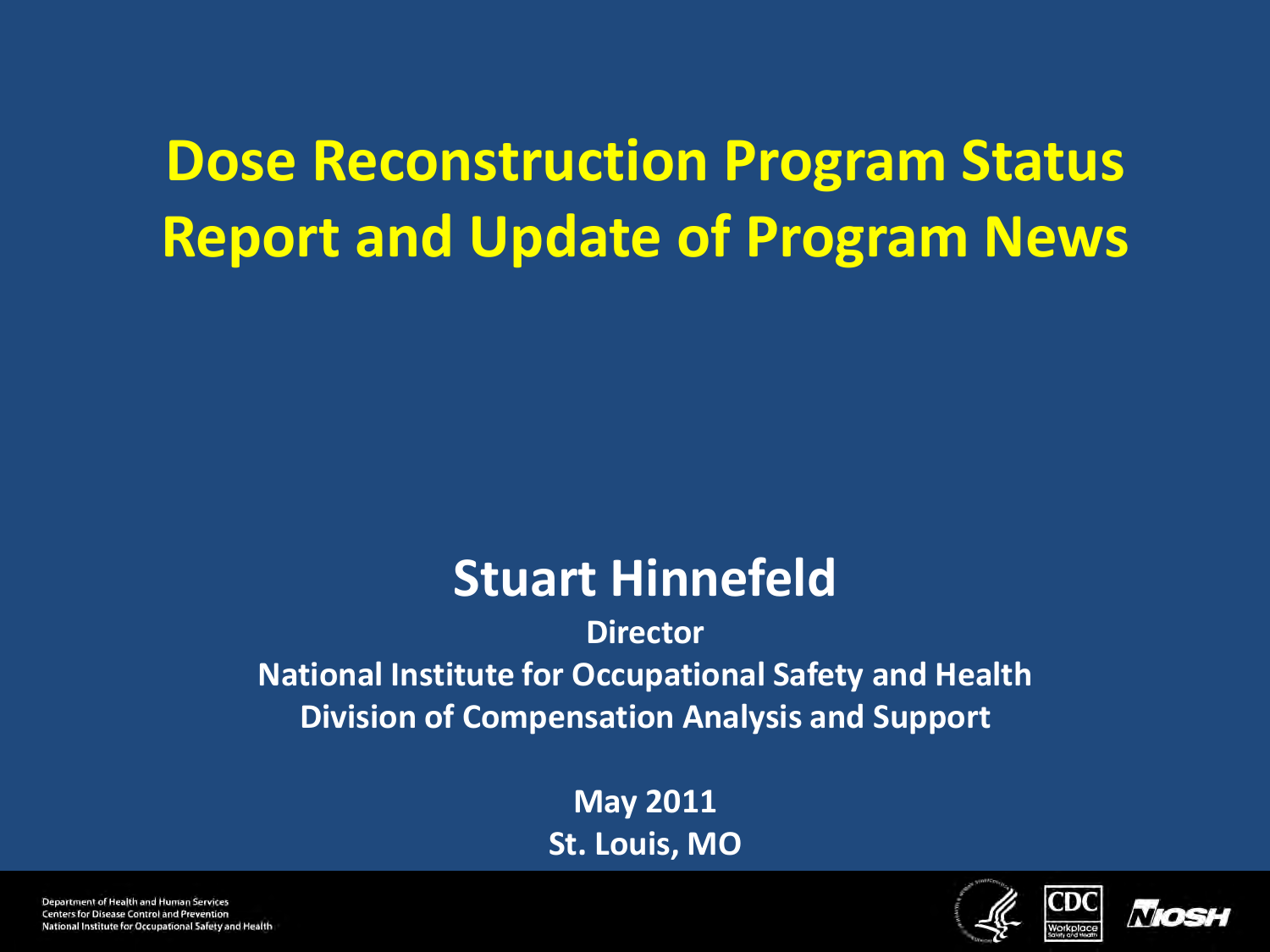# **Program News**

- **Achieved current timeliness objective by May 1: completing dose reconstructions within nine months of referral from DOL**
- **Extablished new timeliness objective for the six-month period ending November 1**
	- **Complete 50% of initial dose reconstructions within six months**
	- **Complete 80% of reworks within 60 days unless the rework referral requires additional data**



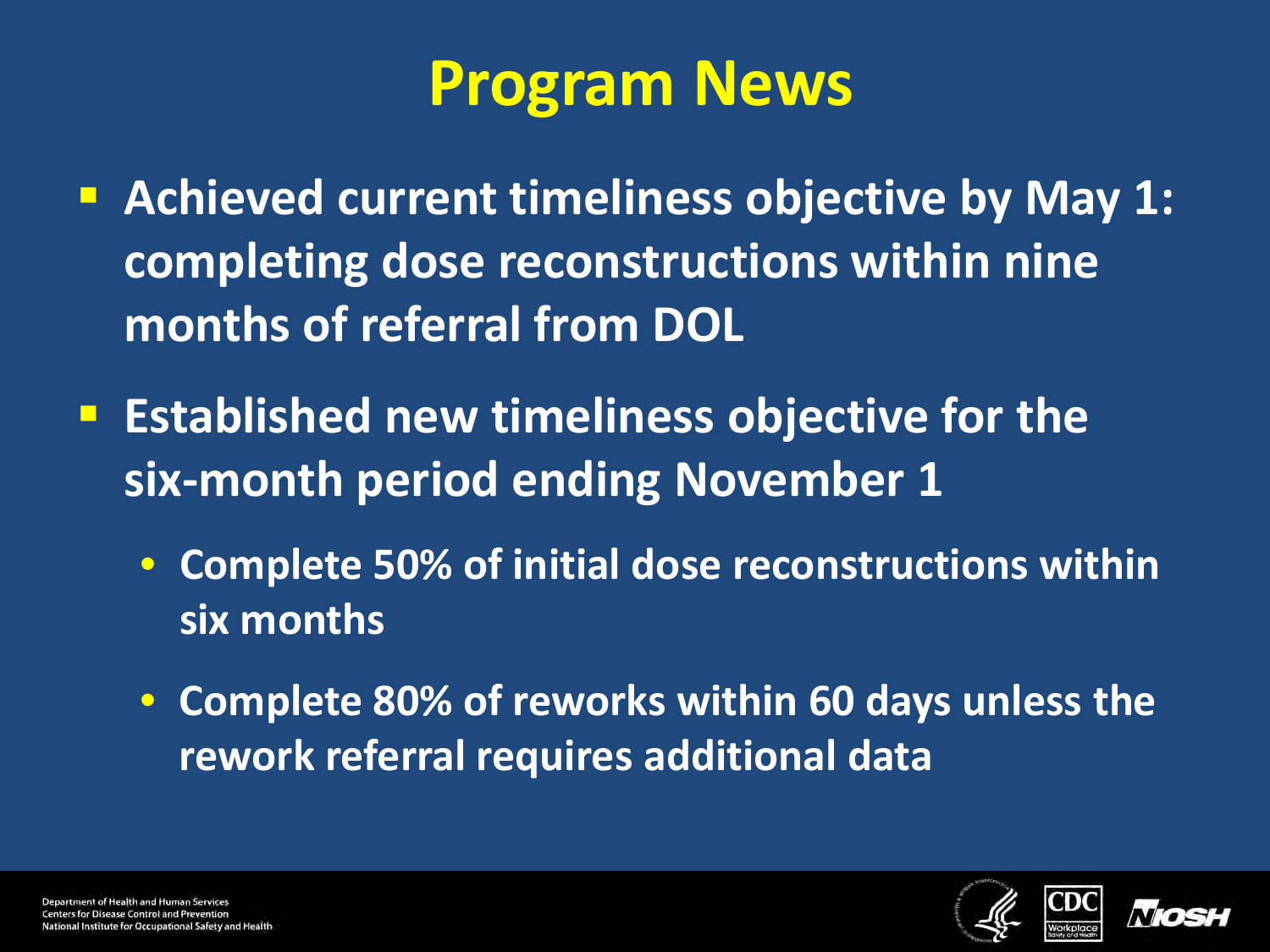### **Overall Initial Claim Information (as of April 30, 2011)**

**B 34,448 cases have been referred to NIOSH for dose reconstruction**

**31,895 (93%) cases have been returned to DOL**

- **Cases submitted with a DR report 27,830**
- **Cases currently pulled from DR by DOL 1,219**
- **Cases currently pulled from DR for SEC 2,846**
- **1,881 (5%) cases remained at NIOSH for dose reconstruction**
- **672 (2%) cases were administratively closed**





Department of Health and Human Services **Centers for Disease Control and Prevention** nal Institute for Occupational Safety and Health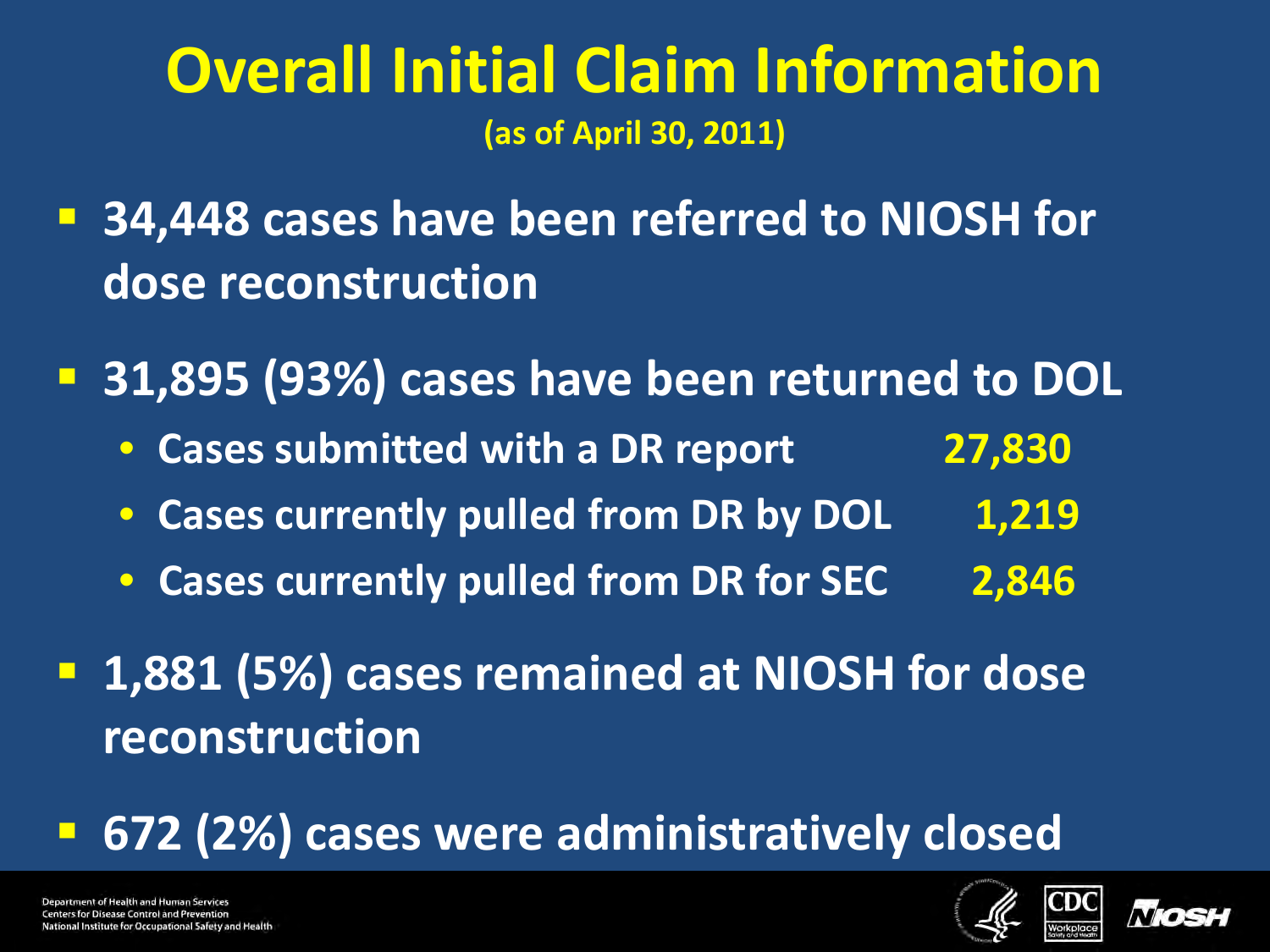## **Current Case Status**

**(as of April 30, 2011)**





CDC

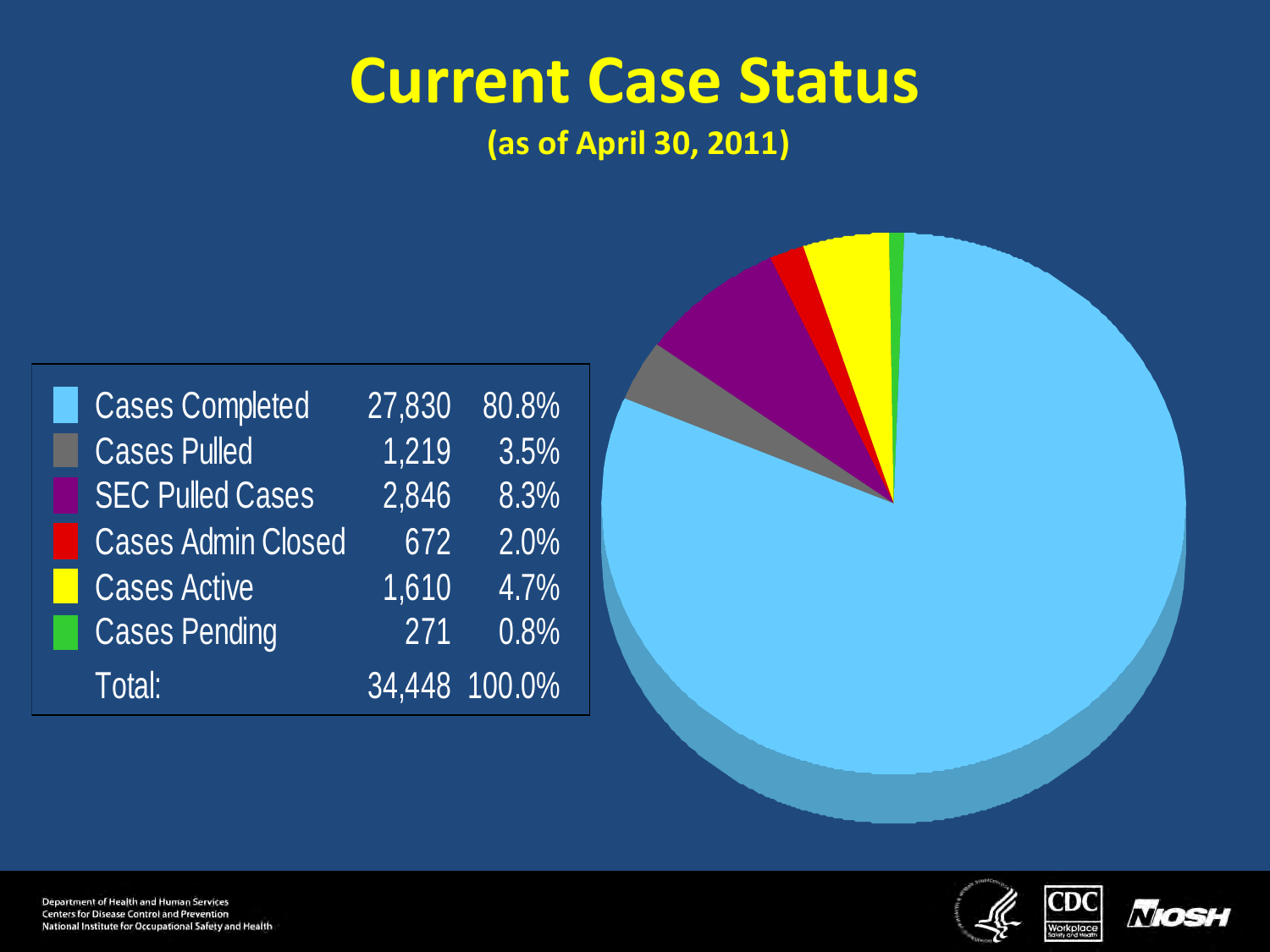### **Overview of Active Cases (as of April 30, 2011)**

 **Of the 1,881 cases remaining at NIOSH for dose reconstruction:**

• **459 cases in the dose reconstruction process**

• **423 initial draft dose reconstruction reports in the hands of claimants, and NIOSH awaiting the return of the OCAS-1 form**

• **999 cases in development to begin the dose reconstruction**



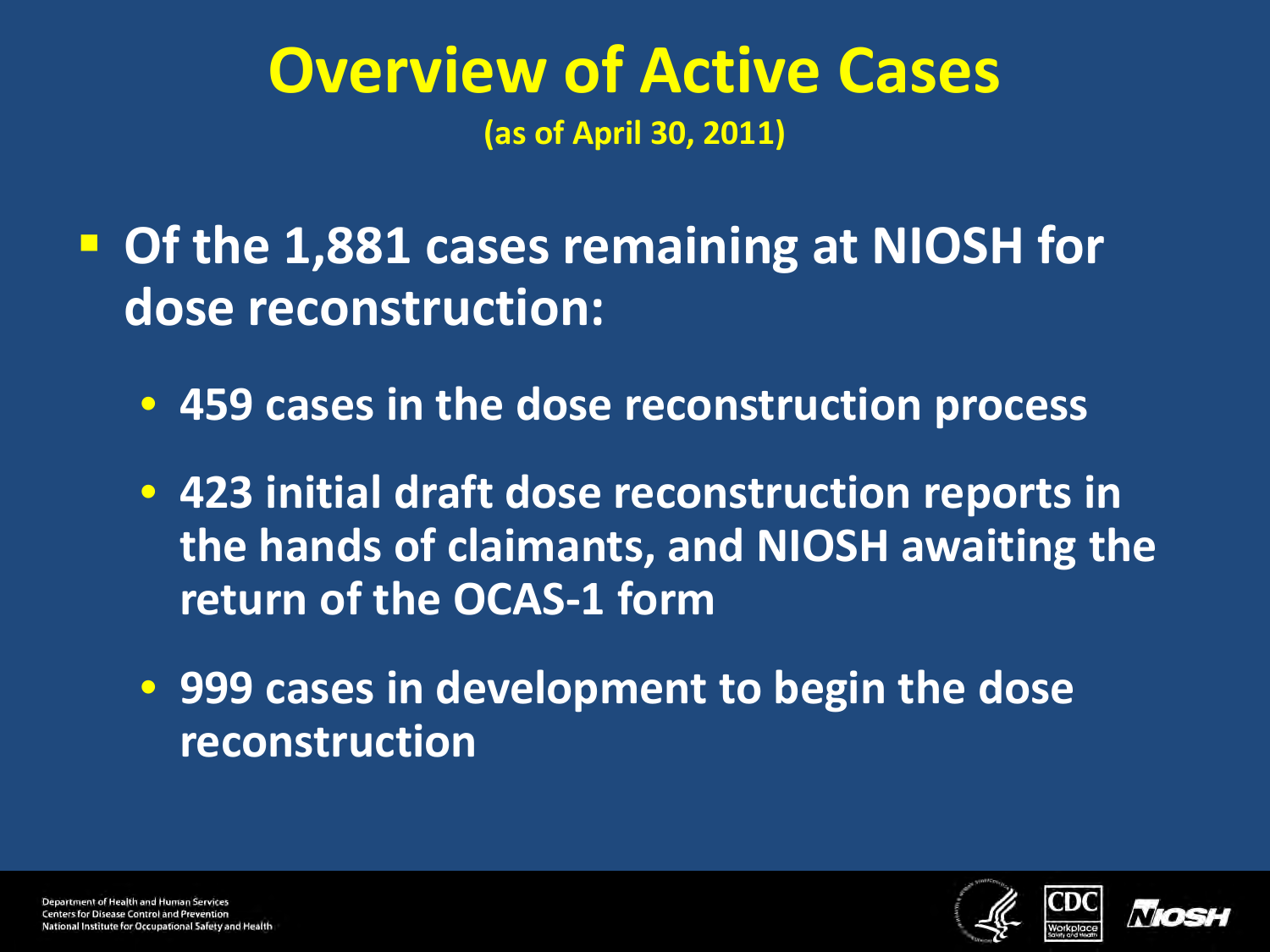## **Summary of PoCs for Completed Dose Reconstructions (as of April 30, 2011)**

 **Of the 27,830 dose reconstructions sent back to DOL for final adjudication:**

• **8,322 (30%) cases had a PoC ≥ 50%**

• **19,508 (70%) cases had a PoC < 50%**



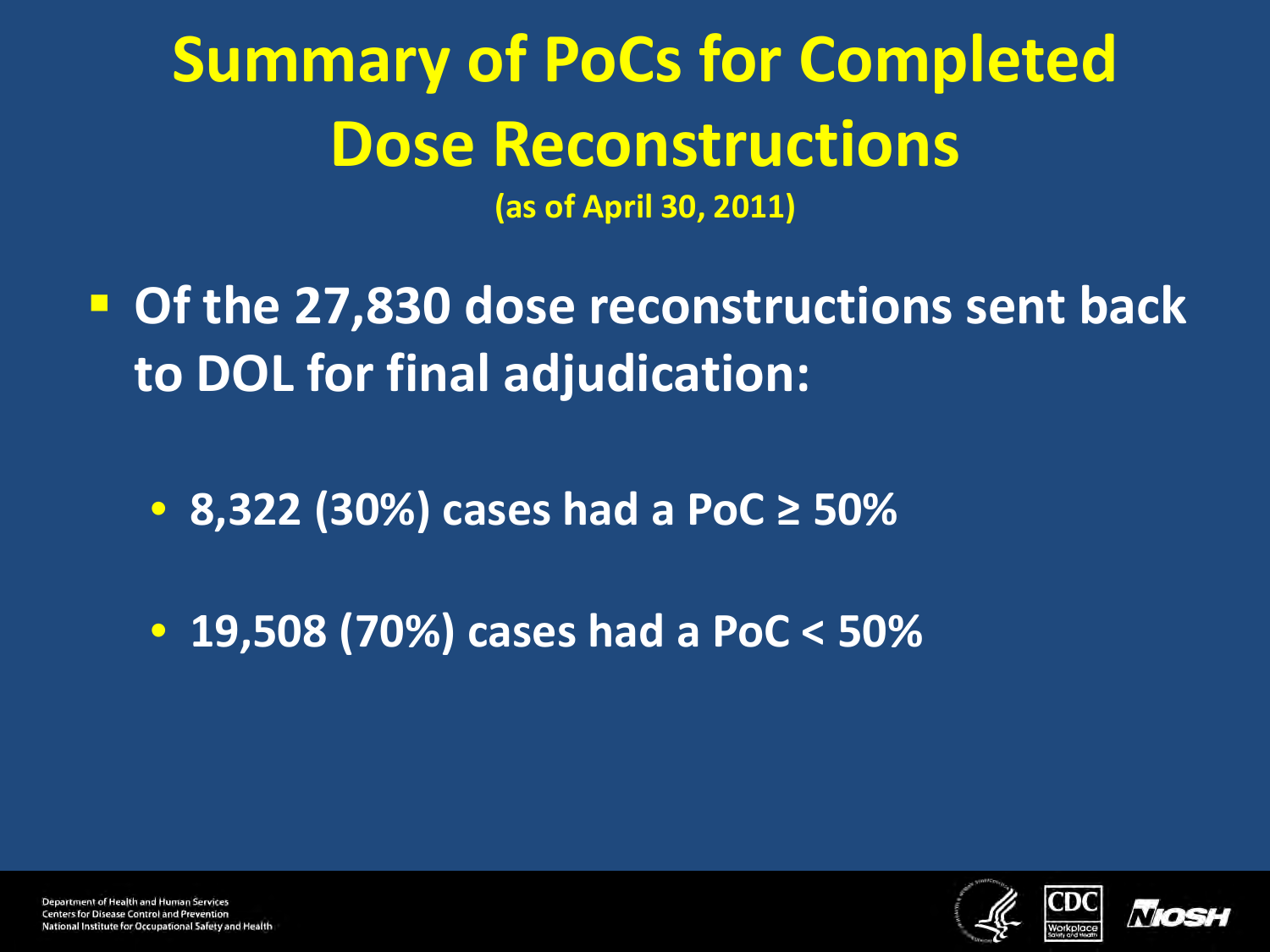# **Distribution of PoC for Cases Sent to DOL**

**(as of April 30, 2011)**



Department of Health and Human Services **Centers for Disease Control and Prevention** National Institute for Occupational Safety and Health



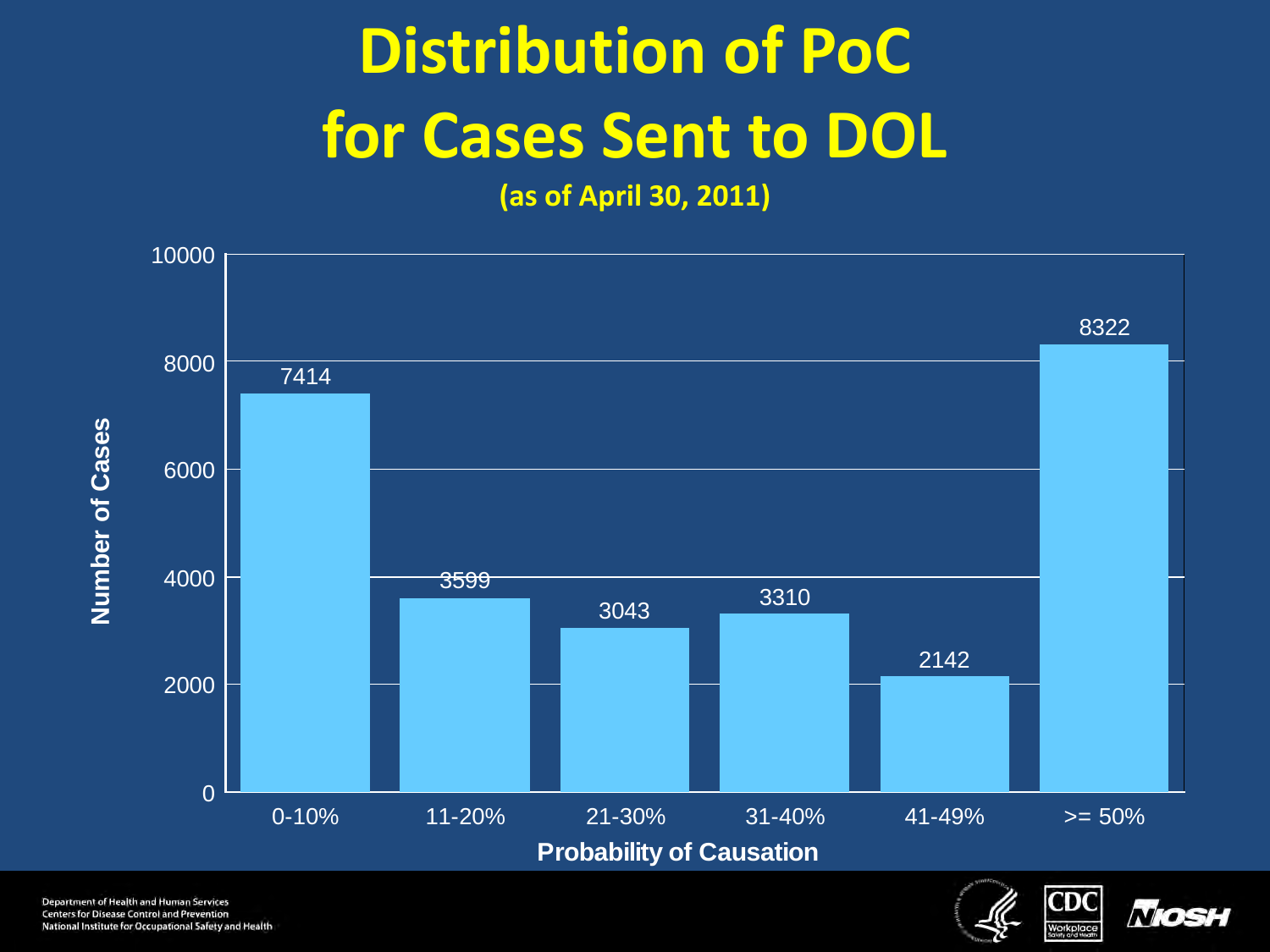# **Submittals vs. Production**

**(as of March 31, 2011)**



Department of Health and Human Services Centers for Disease Control and Prevention National Institute for Occupational Safety and Health

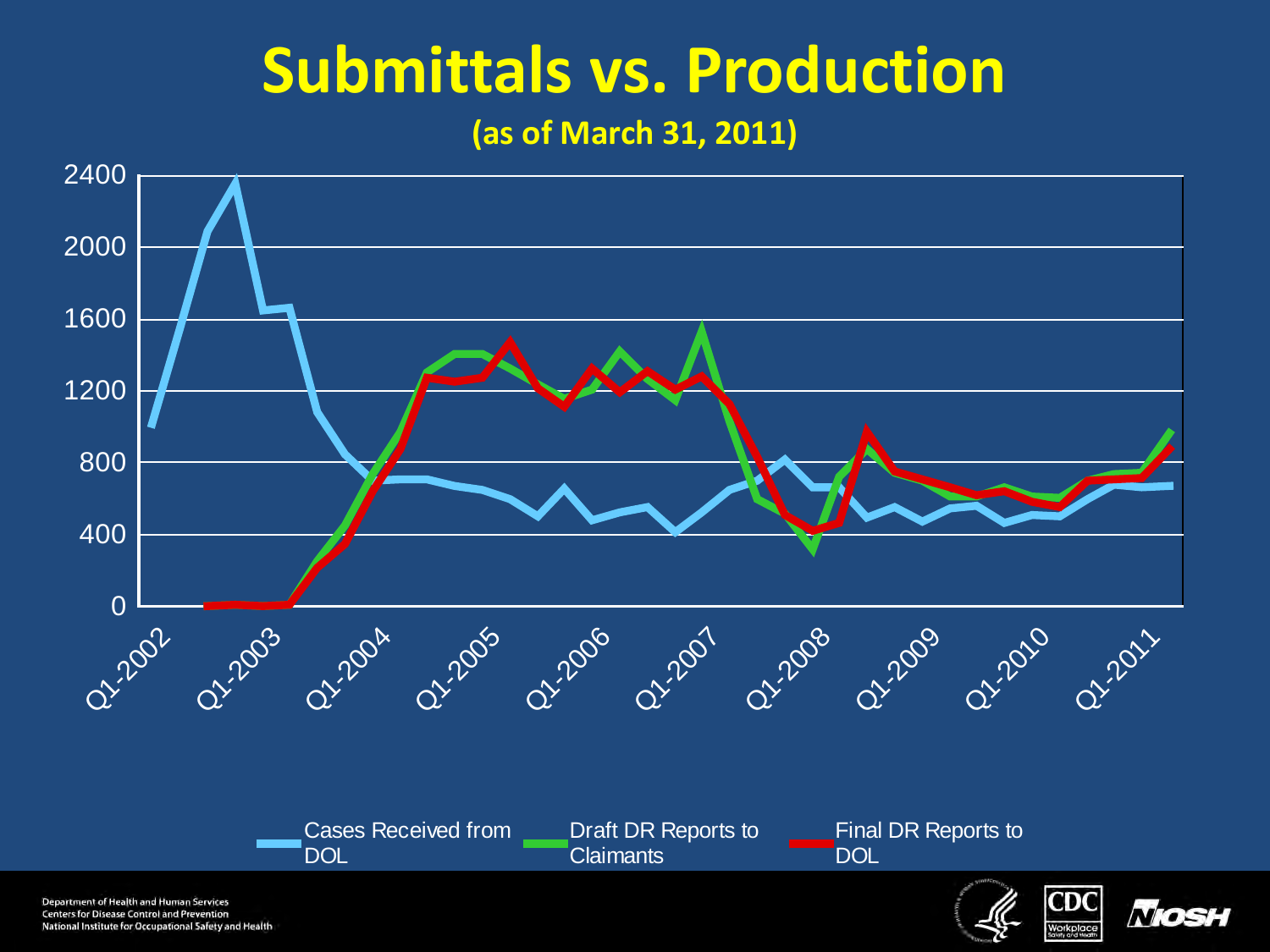# **Status of First 5,000 Claims**

**(as of April 30, 2011)** 

#### **4,861 claims at DOL**

- **289 pulled for DOL issues**
- **372 pulled for SEC**
- **4,200 submitted with DR**

#### **120 claims at NIOSH**

- **105 admin closed**
- **4 DRs with claimants (DOL reworks/reinstated within past year)**
- **11 DRs in process (DOL reworks/reinstated within past year)**
- **0 gathering information**
- **19 claim numbers deleted**



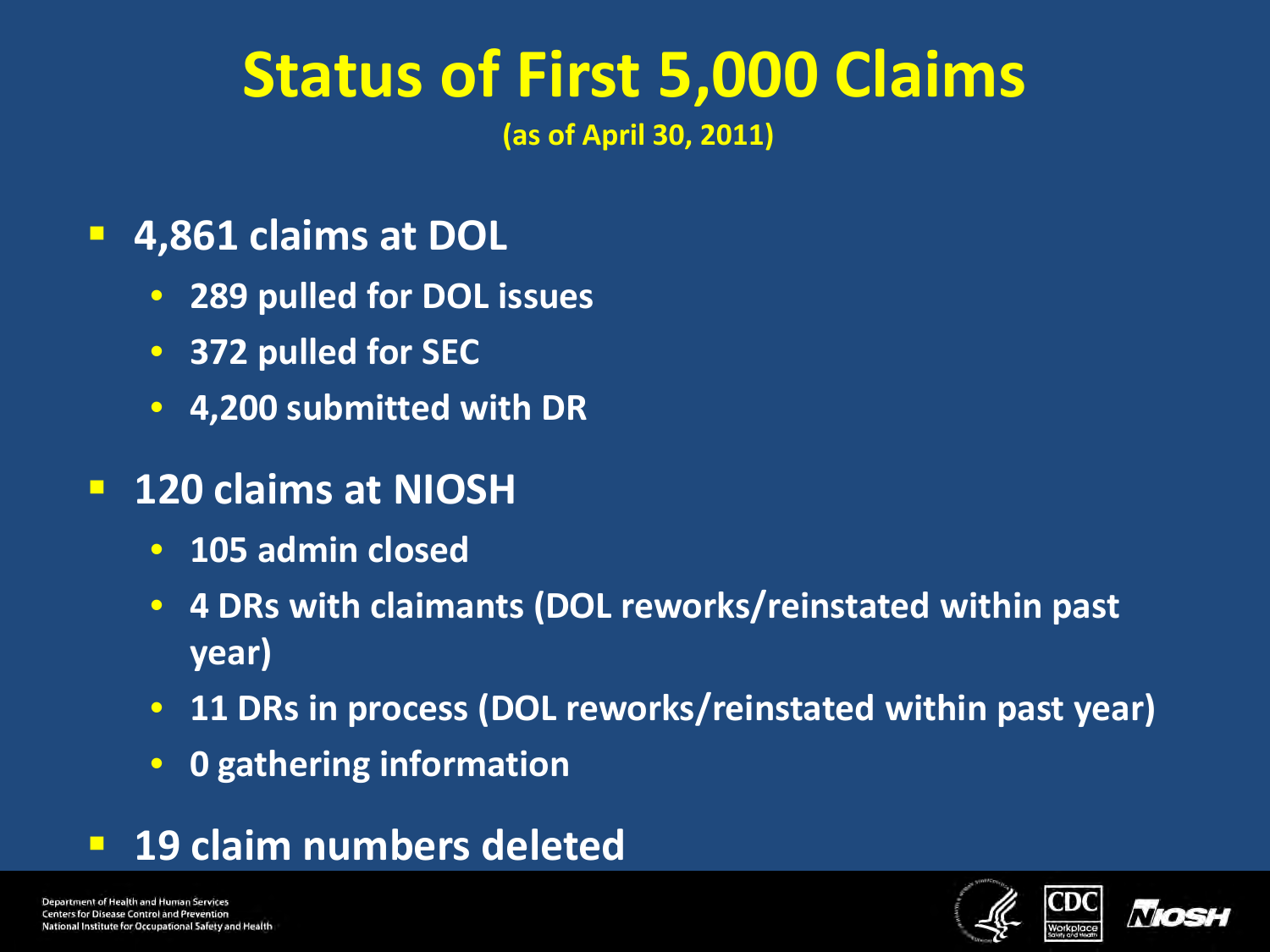# **Status of First 10,000 Claims**

**(as of April 30, 2011)** 

- **9,742 claims at DOL**
	- **467 pulled for DOL issues**
	- **985 pulled for SEC**
	- **8,290 submitted with DR**
- **228 claims at NIOSH**
	- **192 admin closed**
	- **14 DRs with claimants (3 initial; 31 DOL reworks within past year)**
	- **19 DRs in process (5 initial; 47 DOL reworks within past year)**
	- **3 gathering information**
- **30 claim numbers deleted**

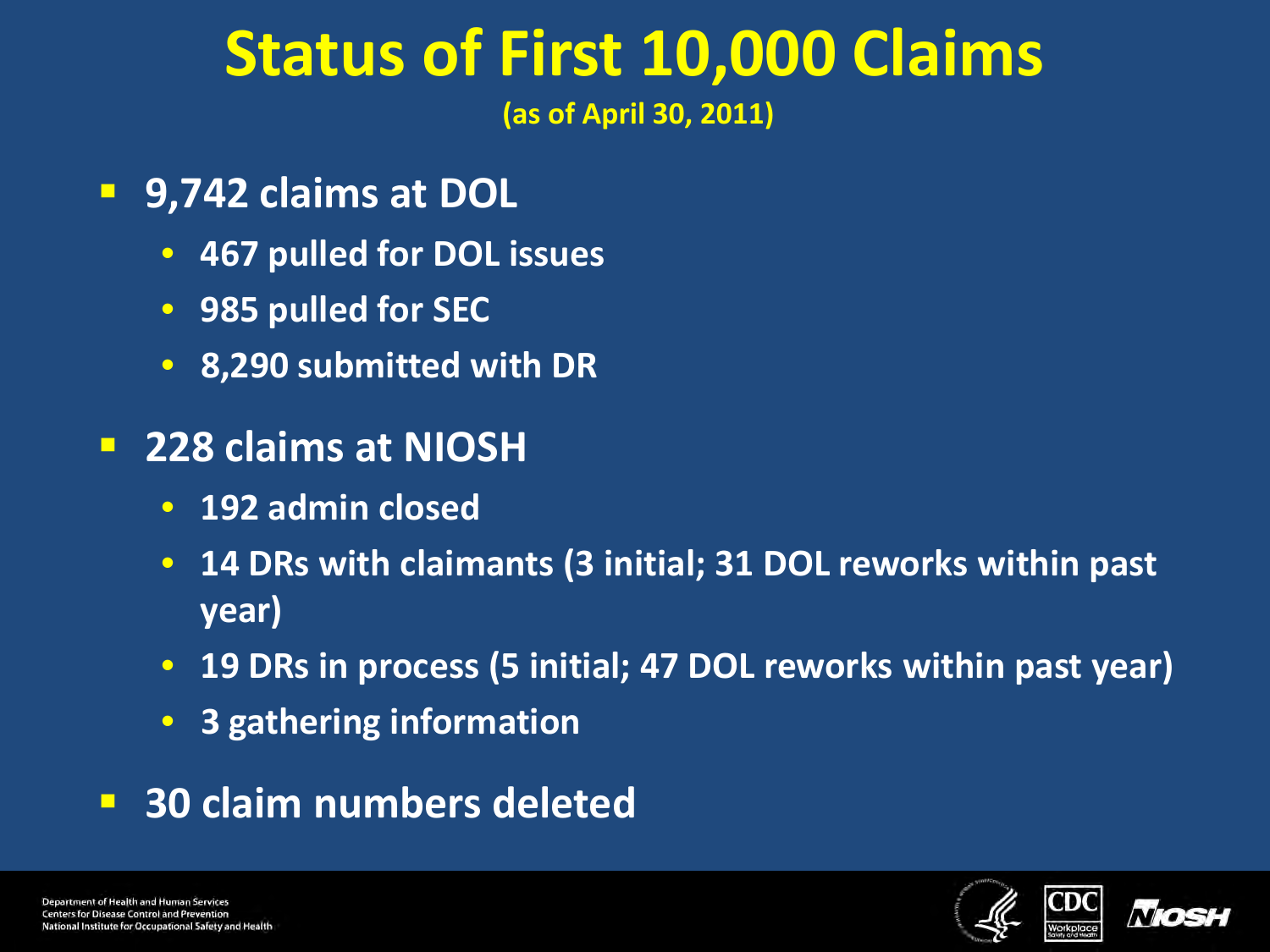## **DOE Response to Requests for Exposure Records (as of April 31, 2011)**

**Number of outstanding requests** 239

**Dutstanding requests > 60 days** 71



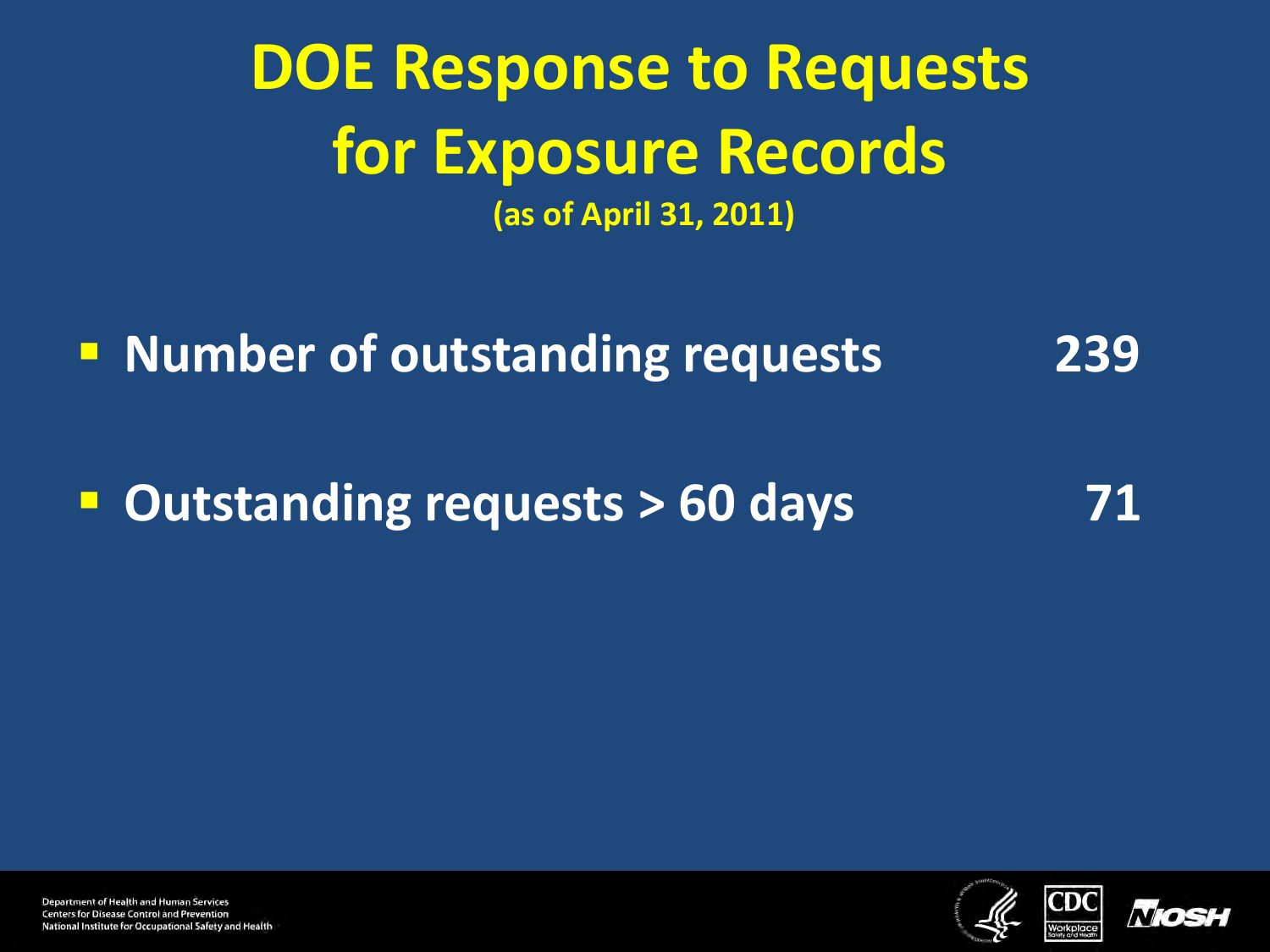### **Special Exposure Cohort (as of May 9, 2011)**

- **186 petitions have been received**
	- **1 undergoing qualification review**
	- **113 qualified**
		- **5 are currently being evaluated**
		- **3 evaluations completed to be presented to the Board**
		- **13 have been presented and are with the Board**
		- **5 petitions are with the Secretary awaiting final decision**
		- **5 petitions are awaiting final effect**
		- **77 petitions resulted in the addition of a class, representing 71 SEC classes**
		- **5 classes have been denied**
	- **67 did not qualify for evaluation**
	- **5 received prior to the rule becoming final**